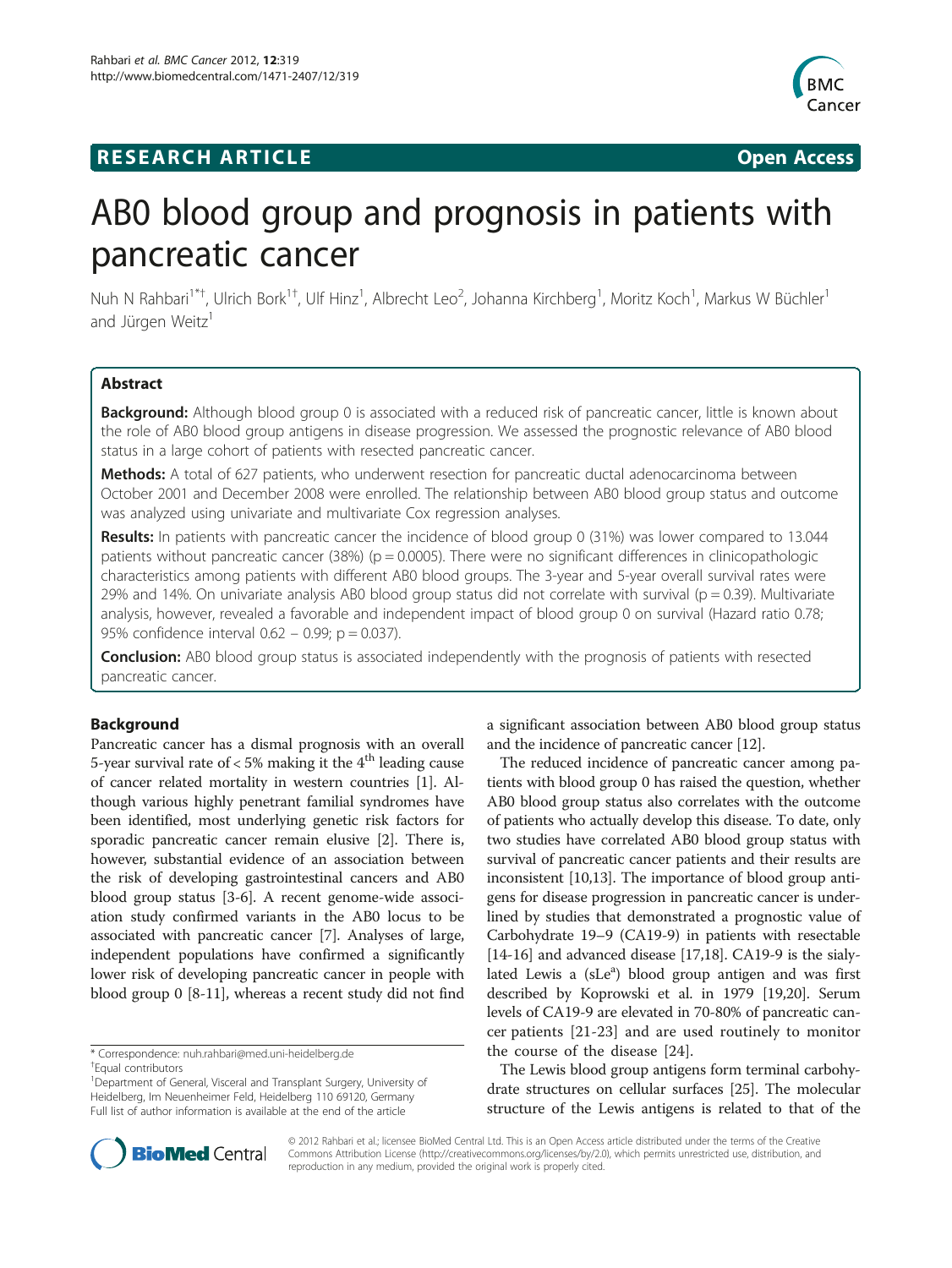AB0 blood group antigens A, B and 0. Their biosynthesis proceeds from common precursors and involves stepwise addition of monosaccharides catalyzed by glycosyltransferases [[26](#page-7-0)]. Despite the structural relationship of AB0 and Lewis blood group antigens and their known significance for development and progression of pancreatic cancer, respectively, little is known about the impact of AB0 blood group status on survival of patients with pancreatic cancer.

It was the aim of the present study to assess, if AB0 blood group 0 is associated with a favorable prognosis in a cohort of 627 patients with pancreatic cancer who underwent potentially curative resection.

### Methods

Patients with pancreatic cancer who underwent surgery at the Department of General, Visceral and Transplantation Surgery, University of Heidelberg between October 2001 and December 2008 were identified from a prospective database. Patients with histologically proven pancreatic ductal adenocarcinoma were eligible for analyses. Patients with R2 resection were excluded, as were patients who underwent palliative procedures without tumor resection (i.e. bilioenteric and/or gastroenteric bypass) or exploratory laparotomy only. Furthermore, we excluded patients who received neoadjuvant therapy.

The following information was obtained for the purpose of the present analysis: patient demographics, American Society of Anesthesiologists (ASA) physical status classification, preoperative serum 19–9 levels (normal range: < 37 U/l), surgical procedures performed, tumor size (T category), lymph node status (N category), margin status (R category), tumor grading, AB0/Rhesus blood group typing and duration of follow-up. The study was approved by the local ethics committee of the University of Heidelberg.

The standardized preoperative work-up included a physical examination, routine laboratory testing, chest X-ray and abdominal imaging by contrast-enhanced computed tomography (CT) or magnetic resonance imaging (MRI) and magnetic resonance cholangiopancreatography (MRCP).

All patients underwent exploratory laparotomy with the intent of curative tumor resection. Intraoperative findings of distant metastases and peritoneal carcinomatosis were considered as contraindications to resection, as was advanced involvement (i.e. > 180° of the circumference) of the superior mesenteric artery and/or celiac axis [\[27](#page-7-0)]. Isolated involvement of the superior mesenteric vein/portal vein was not a contraindication for resection [\[28\]](#page-7-0). Surgical resection was performed as described previously [[29](#page-7-0)]. Pathological specimens were processed using a standardized protocol [\[30\]](#page-7-0). R1 resection was defined, if the distance of the tumor from the resection margin was  $\leq 1$  mm.

After surgery, patients were followed at our outpatient clinic and the European Pancreas Center (EPC). Followup visits were scheduled every three months in the first two years and every six months thereafter. A clinical examination, abdominal ultrasound and routine laboratory testing with evaluation of CA19-9 levels were carried out at each follow-up visit. A CT scan was performed at three months postoperatively and every 6 months thereafter. We contacted the primary care physicians to obtain follow-up information on those patients who were not treated at our institution postoperatively.

Adjuvant therapy with either 5-fluorouracil (5-FU) or gemcitabine was recommended to all patients who were able to tolerate postoperative chemotherapy regardless of margin status or tumor stage.

#### Statistical analyses

Categorical data were expressed as absolute and relative frequencies. Continuous data were categorized and presented as absolute and relative frequencies, too. Comparisons of categorical variables among the blood groups were performed using the  $\chi^2$ -test, if appropriate, or the Fisher's exact test. The distribution of the blood groups in the study group and the control group was compared using the  $\chi^2$ -test. Overall survival was calculated from the date of surgery to the date of death due to any cause or the date of last follow-up information. Survival curves were constructed according to the Kaplan-Meier method and compared using the log-rank test. Univariate survival analyses were performed based on the Cox proportional hazards regression methodology to identify individual risk factors related to long-term survival. Variables that were found to have a significant association with survival on univariate analyses were included in the multivariate models together with the blood group status. As a revised protocol for the analysis of pathological specimens was introduced in 2005 and markedly changed the incidence of R1 diagnoses, the R stage was not included in the multivariate models. Multivariate analyses of survival outcomes were done using Cox proportional hazards regression analyses. Results of the Cox regression analyses were reported with hazard ratio (HR) together with the corresponding 95% confidence intervals (CI). A P value of less than 0.05 was considered to indicate a statistically significant difference. All P values were two-sided. Calculations were performed using the SAS software package (SAS™ Version 9.1., SAS Institute Inc., Cary, USA).

# Results

A total of 627 patients with pancreatic ductal adenocarcinoma were eligible for final analyses (Table [1\)](#page-2-0). There were 341 (54%) men and 286 (46%) women. Some 197 (31%) patients were aged  $\geq$  70 years. The vast majority of patients had T3 tumors  $(n = 597; 95%)$ . Lymph node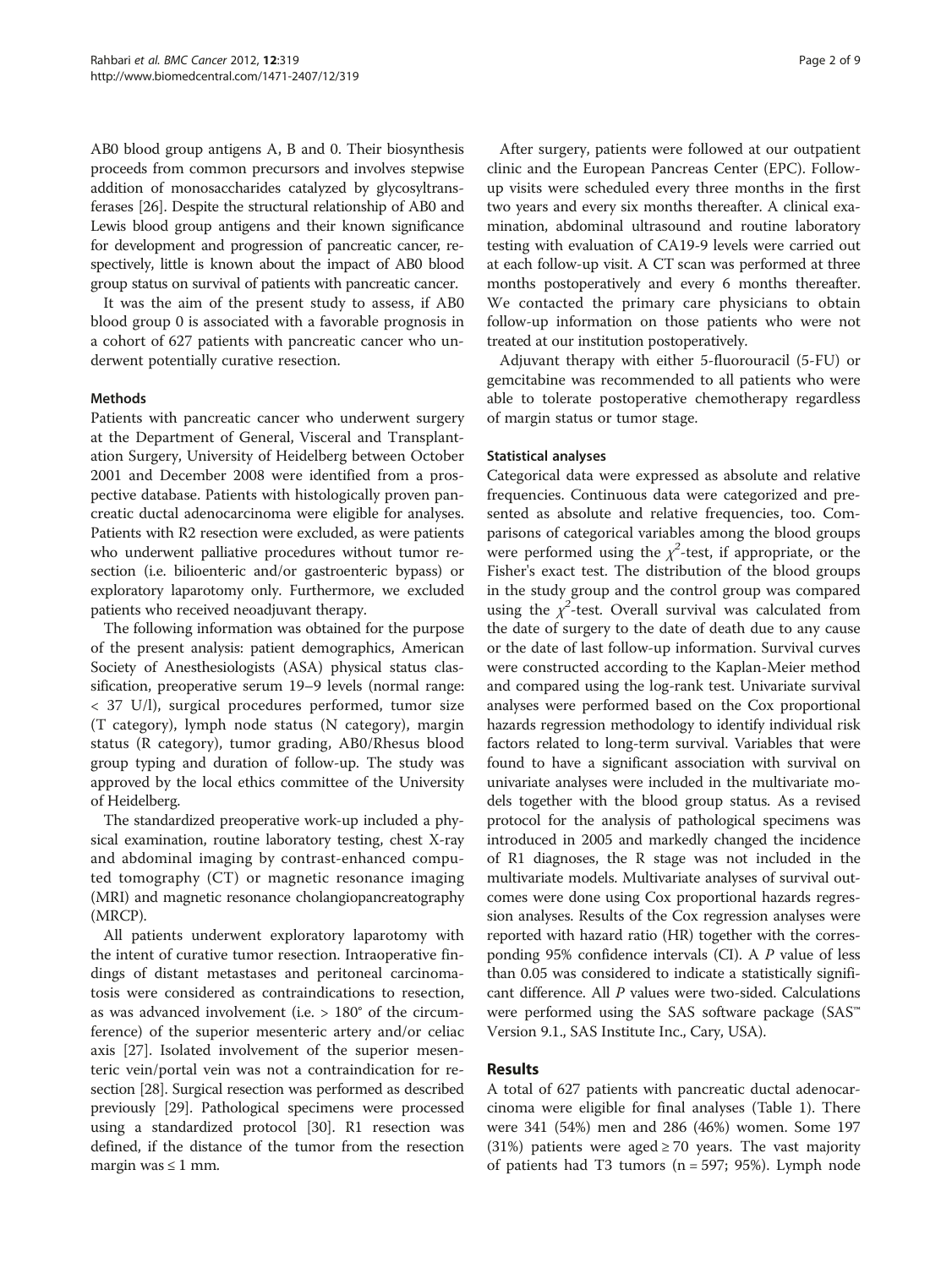| Parameter                | <b>Total</b>   | <b>Blood group A</b> | <b>Blood group AB</b> | <b>Blood group B</b> | <b>Blood group O</b> | P-value |
|--------------------------|----------------|----------------------|-----------------------|----------------------|----------------------|---------|
| $\Gamma$                 | 627            | 328                  | 30                    | 73                   | 196                  |         |
| Age [years]              |                |                      |                       |                      |                      | 0.58    |
| <70                      | 430 (69%)      | 224 (68%)            | 24 (80%)              | 50 (68%)             | 132 (67%)            |         |
| $\geq 70$                | 197 (31%)      | 104 (32%)            | 6 (20%)               | 23 (32%)             | 64 (33%)             |         |
| Sex                      |                |                      |                       |                      |                      | 0.98    |
| Male                     | 341 (54%)      | 177 (54%)            | 17 (57%)              | 41 (56%)             | 106 (54%)            |         |
| Female                   | 286 (46%)      | 151 (46%)            | 13 (43%)              | 32 (44%)             | 90 (46%)             |         |
| Procedure                |                |                      |                       |                      |                      | 0.16    |
| Pancreatico-duodenectomy | 443 (71%)      | 242 (74%)            | 20 (67%)              | 50 (68%)             | 131 (67%)            |         |
| Distal pancreatectomy    | 108 (17%)      | 49 (15%)             | $9(30\%)$             | 15 (21%)             | 35 (18%)             |         |
| Total pancreatectomy     | 76 (12%)       | 37 (11%)             | 1(3%)                 | 8 (11%)              | 30 (15%)             |         |
| Tumor size               |                |                      |                       |                      |                      | 0.89    |
| pT0/1                    | 9(1%)          | 5(2%)                | 1(3%)                 | $1(1\%)$             | 2(1%)                |         |
| pT <sub>2</sub>          | 10 (2%)        | 6(2%)                | 1(3%)                 | $1(1\%)$             | 2(1%)                |         |
| pT3                      | 597 (95%)      | 310 (94%)            | 28 (93%)              | 70 (96%)             | 189 (96%)            |         |
| pT4                      | 11 (2%)        | 7(2%)                | $0(0\%)$              | $1(1\%)$             | 3(2%)                |         |
| Lymph node status        |                |                      |                       |                      |                      | 0.37    |
| negative                 | 112 (18%)      | 57 (17%)             | 9(30%)                | 13 (18%)             | 33 (17%)             |         |
| positive                 | 515 (82%)      | 271 (83%)            | 21 (70%)              | 60 (82%)             | 163 (83%)            |         |
| Grading                  |                |                      |                       |                      |                      | 0.68    |
| G1                       | 19 (3%)        | 9(3%)                | 2(7%)                 | 2(3%)                | 6 (3%)               |         |
| G <sub>2</sub>           | 424 (68%)      | 224 (69%)            | 17 (57%)              | 47 (65%)             | 136 (70%)            |         |
| G <sub>3</sub>           | 180 (29%)      | 93 (28%)             | 11 (37%9              | 23 (32%)             | 53 (27%)             |         |
| missing values           | $\overline{4}$ |                      |                       |                      |                      |         |
| Resection margin         |                |                      |                       |                      |                      | 0.56    |
| negative                 | 333 (53%)      | 177 (55%)            | 18 (60%)              | 34 (47%)             | 104 (53%)            |         |
| positive                 | 290 (47%)      | 147 (45%)            | 12 (40%)              | 39 (53%)             | 92 (47%)             |         |
| missing values           | $\overline{4}$ |                      |                       |                      |                      |         |
| CA 19-9 [U/ml]           |                |                      |                       |                      |                      | 0.43    |
| $37$                     | 130 (22%)      | 34 (19%)             | 20 (29%)              | 6 (21%)              | 70 (23%)             |         |
| $\geq$ 37                | 457 (78%)      | 145 (81%)            | 50 (71%)              | 23 (79%)             | 239 (77%)            |         |
| missing values           | 40             |                      |                       |                      |                      |         |
| Rhesus factor            |                |                      |                       |                      |                      | 0.40    |
| positive                 | 521 (83%)      | 267 (81%)            | 28 (93%)              | 62 (85%)             | 164 (84%)            |         |
| negative                 | 106 (17%)      | 61 (19%)             | 2(7%)                 | 11 (15%)             | 32 (16%)             |         |

### <span id="page-2-0"></span>Table 1 Clinicopathologic characteristics of 627 patients with R0/1 resection for ductal adenocarcinoma of the pancreas

involvement was diagnosed in 515 (82%) patients. On final pathological examination tumors were well (G1), moderately (G2) and poorly differentiated (G3) in 19 (3%), 424 (68%) and 180 (29%) patients, respectively. Negative margins were achieved in 333 (53%) patients. Preoperative CA 19–9 levels were within the normal range in 130 (22%) patients, whereas 457 (78%) patients had elevated CA 19–9 levels. Some 521 (83%) patients were Rhesus D positive and 106 (17%) patients Rhesus D negative.

About half of the patients had blood group A ( $n = 328$ ; 52%). The number of patients with blood group AB, B and 0 was 30 (5%), 73 (12%) and 196 (31%), respectively. To evaluate, if this distribution and in particular the incidence of blood group 0 differed from that of a patient cohort without pancreatic cancer, we enrolled a control group of 13.044 patients who were treated at the Department of Surgery, University of Heidelberg for diagnoses other than pancreatic cancer during the same period of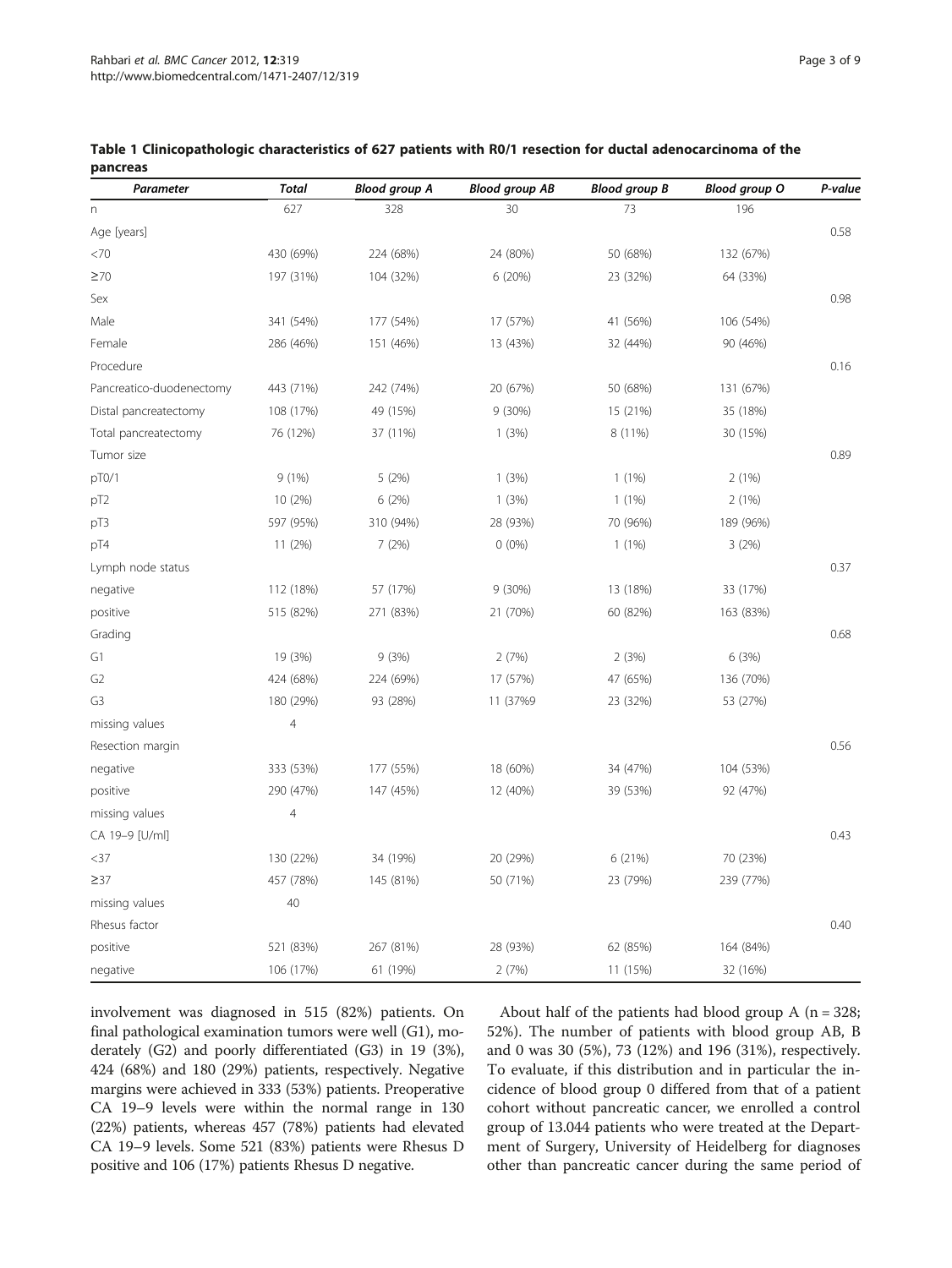time (October 2001 until December 2008). In these patients, blood group 0, A, AB and B were present in 4.972 (38%), 5.823 (45%), 677 (5%) and 1.572 (12%) patients, respectively. The difference in the distribution of AB0 blood groups compared to patients with pancreatic cancer was statistically significant ( $p = 0.0006$ ) and primarily caused by a lower incidence of blood group 0 vs. blood group A/B/AB compared to patients without pancreatic cancer  $(p = 0.0005)$ .

There were no statistically significant associations between the AB0 blood group and the assessed clinicopathologic variables (Table [1](#page-2-0)). In particular, there was no significant association between the AB0 blood group status and CA 19–9 levels  $(p = 0.43)$ . The proportion of patients with elevated preoperative CA19-9 levels was highest in patients with blood group 0. However, the difference in normal vs. elevated preoperative CA19-9 levels in patients with blood group 0 (19% vs. 81%) vs. A/B/AB (24% vs. 76%) did not reach statistical significance  $(p = 0.23)$ .

Patients alive were followed for a median period of 26 months (range: 1–92 months). During the follow-up 412 (66%) patients died. The median overall survival was 22 months, the 3-year and 5-year overall survival rates were 29% and 14%, respectively. Seven patients (1%) were lost to follow-up.

The association of clinicopathologic factors with patients' survival was first evaluated on univariate analyses (Table 2). The factors age ( $p < 0.0001$ ), lymph node status  $(P = 0.0077)$ , grading of the tumor  $(p < 0.0001)$  and the resection margin  $(p = 0.025)$  correlated significantly with overall survival. Furthermore, patients with elevated preoperative CA 19–9 levels (i.e. values above the normal range) had significantly worse long-term outcome on univariate analyses ( $p = 0.0002$ ). There was no significant difference in survival among the different AB0 blood groups

Table 2 Results from univariate Cox regression analyses of clinicopathologic parameters including blood group status on overall survival

| Parameter         | Category                 | N   | Events | ΗR           | 95% CI        | P-value  |
|-------------------|--------------------------|-----|--------|--------------|---------------|----------|
| Age               | <70 years                | 426 | 273    | $\mathbf{1}$ |               | < 0.0001 |
|                   | $\geq$ 70 years          | 194 | 139    | 1.54         | $1.26 - 1.89$ |          |
| Sex               | Male                     | 336 | 235    | $\mathbf{1}$ |               | 0.21     |
|                   | Female                   | 284 | 177    | 0.88         | $0.73 - 1.07$ |          |
| Tumor size        | pT1/2                    | 19  | 13     | 0.70         | $0.40 - 1.21$ | 0.19     |
|                   | pT3/4                    | 601 | 399    | $\mathbf{1}$ |               |          |
| Lymph node status | Negative                 | 111 | 68     | $\mathbf{1}$ |               | 0.0077   |
|                   | Positive                 | 509 | 344    | 1.42         | $1.10 - 1.85$ |          |
| Procedure         | Pancreatico-duodenectomy | 440 | 302    | $\mathbf{1}$ |               | 0.06     |
|                   | Distal pancreatectomy    | 106 | 58     | 0.82         | $0.62 - 1.09$ |          |
|                   | Total pancreatectomy     | 74  | 52     | 1.33         | $0.99 - 1.78$ |          |
| Grading           | G1                       | 19  | 9      | 0.38         | $0.20 - 0.74$ | < 0.0001 |
|                   | G <sub>2</sub>           | 419 | 267    | $\mathbf{1}$ |               |          |
|                   | G <sub>3</sub>           | 178 | 132    | 1.51         | $1.23 - 1.87$ |          |
| Resection margin  | Negative                 | 329 | 232    | $\mathbf{1}$ |               | 0.0251   |
|                   | Positive                 | 287 | 177    | 1.25         | $1.03 - 1.53$ |          |
| CA 19-9 [U/ml]    | $<$ 37                   | 127 | 68     | $\mathbf{1}$ |               | 0.0002   |
|                   | $\geq$ 37                | 453 | 316    | 1.65         | $1.27 - 2.14$ |          |
| Blood group       | $\forall$                | 324 | 228    | $\mathbf{1}$ |               | 0.39     |
|                   | AB                       | 29  | 17     | 0.76         | $0.47 - 1.25$ |          |
|                   | B                        | 73  | 46     | 0.89         | $0.65 - 1.23$ |          |
|                   | $\circ$                  | 194 | 121    | 0.85         | $0.68 - 1.06$ |          |
| Blood group       | A/B/AB                   | 426 | 291    | $\mathbf{1}$ |               | 0.23     |
|                   | $\circ$                  | 194 | 121    | 0.88         | $0.71 - 1.09$ |          |
| Rhesus factor     | Positive                 | 514 | 340    | $\mathbf{1}$ |               | 0.74     |
|                   | Negative                 | 106 | 72     | 0.96         | $0.74 - 1.24$ |          |

Analyses include 620 patients with R0/1 pancreatic resection for ductal adenocarcinoma of the pancreas (7 patients with incomplete follow-up excluded). HR, hazard ratio; CI; confidence interval.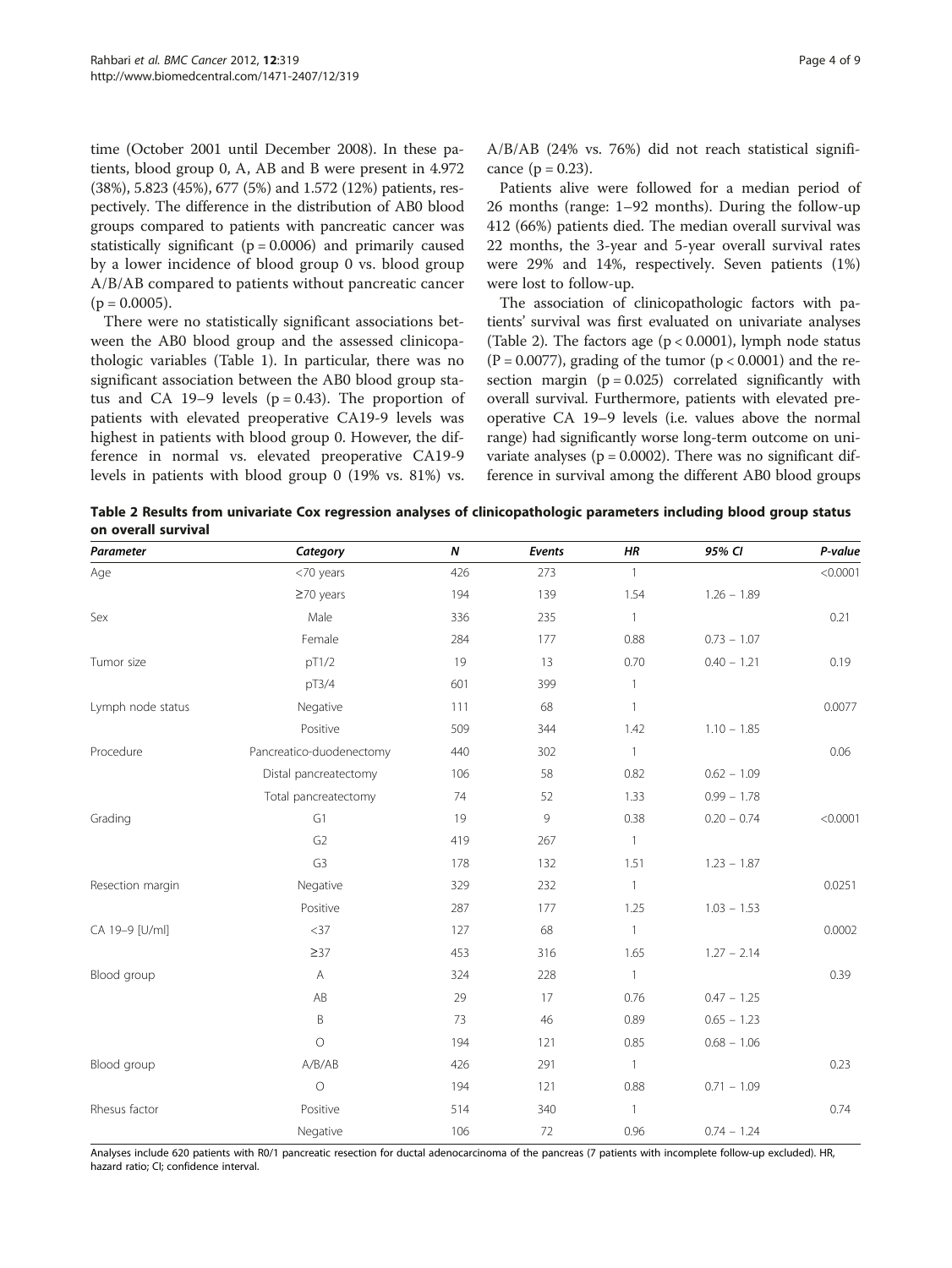

on univariate analyses ( $p = 0.39$ ) (Figure 1). Similarly, there was no survival advantage in the univariate analysis comparing patients with blood group 0 to the cohort of patients with blood group  $A/B/AB$  (p = 0.23). Patients' Rhesus factor D status had no impact on survival ( $p = 0.74$ ).

On multivariate analyses that included all clinicopathologic factors with significant findings on univariate survival analyses well-differentiated tumors (G1) were associated with a favorable prognosis, whereas poorly differentiated tumors (G3), lymph node involvement, age ≥ 70 years and preoperatively elevated CA 19–9 levels were revealed as independent predictors of poor survival. In the primary multivariate model the individual AB0 blood groups were included using the most frequent blood group A as reference category. This multivariate analysis confirmed the a priori hypothesis that blood group 0 is associated with a favorable prognosis (HR 0.78; 95% CI  $0.62 - 0.99$ ;  $p = 0.037$ ), whereas there was no significant survival benefit for patients with blood group AB (HR 0.82; 95% CI 0.49 – 1.38;  $p = 0.46$ ) and blood group B (HR 0.81; 95% CI 0.58 – 1.14; p = 0.23) (Table 3). We, moreover, assessed the prognostic value of blood group 0 compared to non-0 blood groups in a second multivariate including patients' blood group categorized as blood group 0 vs. the alternative blood groups A/B/AB. In this analysis the survival advantage for patients with blood group 0 just failed to reach statistical significance (HR 0.81; 95% CI 0.65 – 1.02; p = 0.078) (Table [4](#page-5-0)).

Finally, we investigated the interaction of AB0 blood group status and preoperative CA 19–9 expression on patients' prognosis. Patients were stratified into four groups according to the AB0 blood group (0 vs. A/B/AB) and preoperative CA19-9 levels ( $<$  37  $\mu$ g/l vs.  $\ge$  37  $\mu$ g/l). The multivariate analysis including these combination terms confirmed the additional prognostic value of AB0 blood group status to CA 19–9 expression. In comparison to patients with preoperatively elevated CA 19–9 levels

Table 3 Multivariate Cox regression analyses of prognostic factors on overall survival of 576 patients with R0/1 pancreatic resection for ductal adenocarcinoma of the pancreas

| Parameter         | Category       | ΗR   | 95% CI        | P-value |
|-------------------|----------------|------|---------------|---------|
| Grading           | G1             | 0.44 | $0.22 - 0.86$ | 0.017   |
|                   | G <sub>2</sub> | 1    |               |         |
|                   | G3             | 1.51 | $1.21 - 1.88$ | 0.0003  |
| Lymph node status | Negative       | 1    |               |         |
|                   | Positive       | 1.52 | $1.15 - 2.00$ | 0.0031  |
| Age [years]       | < 70           | 1    |               |         |
|                   | $\geq 70$      | 1.44 | $1.15 - 1.79$ | 0.0012  |
| CA 19-9 [U/ml]    | < 37           | 1    |               |         |
|                   | $\geq$ 37      | 1.54 | $1.18 - 2.00$ | 0.0016  |
| ABO blood group   | А              | 1    |               |         |
|                   | 0              | 0.78 | $0.62 - 0.99$ | 0.037   |
|                   | AB             | 0.82 | $0.49 - 1.38$ | 0.46    |
|                   | B              | 0.81 | $0.58 - 1.14$ | 0.23    |

A total of 44 patients with missing values were excluded (Likelihood-Ratio Test:  $p < 0.0001$ ).

 $HR =$  hazard ratio,  $CI =$  confidence interval.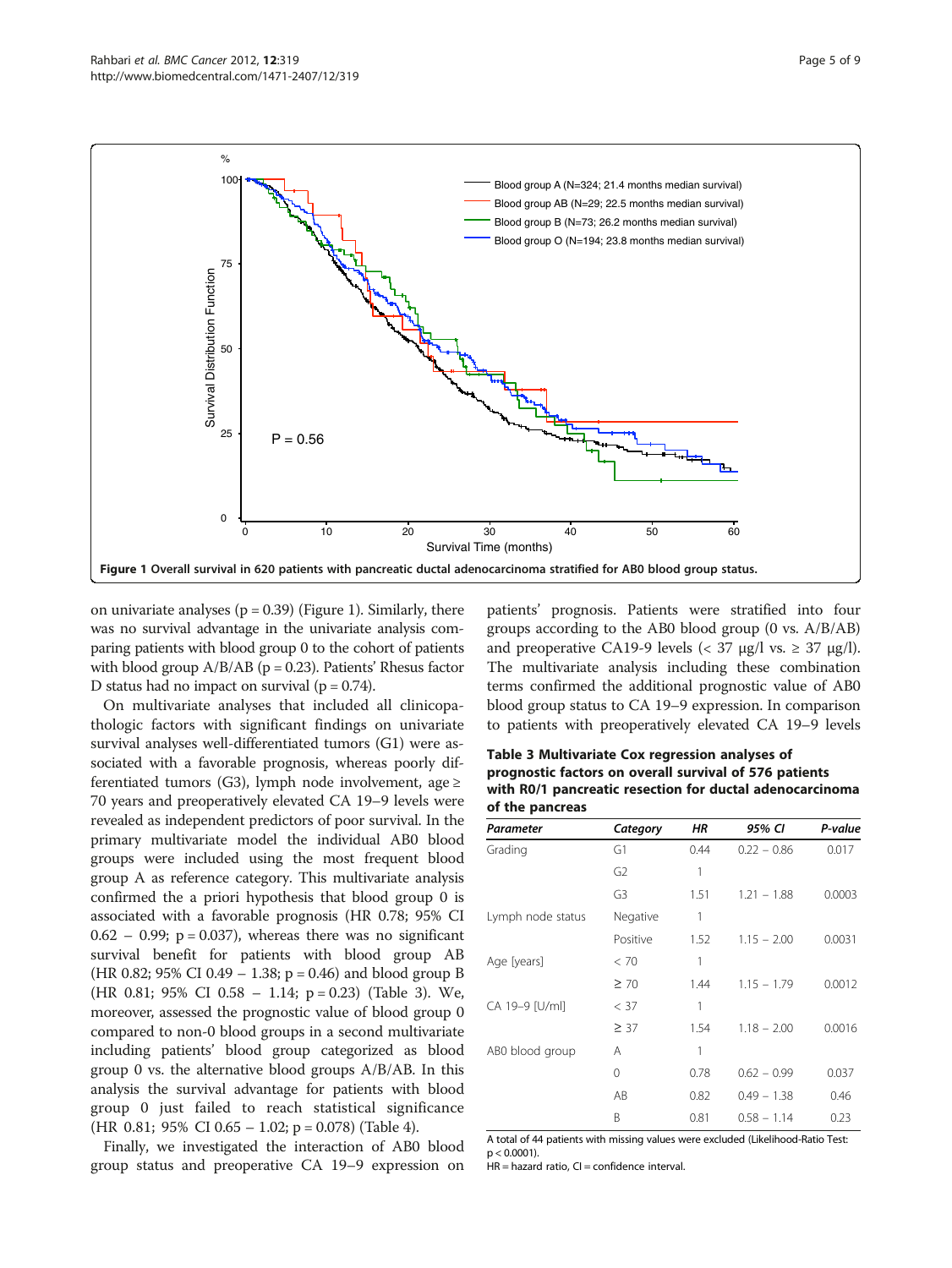<span id="page-5-0"></span>Table 4 Multivariate Cox regression analysis of prognostic factors for overall survival in 576 patients with R0/1 pancreatic resection for ductal adenocarcinoma of the pancreas

| Parameter         | Category       | ΗR   | 95% CI        | P-value |
|-------------------|----------------|------|---------------|---------|
| Grading           | G1             | 0.42 | $0.21 - 0.82$ | 0.011   |
|                   | G <sub>2</sub> | 1    |               |         |
|                   | G3             | 1.48 | $1.18 - 1.84$ | 0.0005  |
| lymph node status | Negative       | 1    |               |         |
|                   | Positive       | 1.52 | $1.15 - 1.99$ | 0.0031  |
| Age [years]       | < 70           | 1    |               |         |
|                   | $\geq 70$      | 1.43 | $1.15 - 1.78$ | 0.0011  |
| CA 19-9 [U/ml]    | < 37           | 1    |               |         |
|                   | $\geq$ 37      | 1.53 | $1.75 - 2.00$ | 0.0016  |
| ABO blood group   | A/B/AB         | 1    |               |         |
|                   | Ω              | 0.81 | $0.65 - 1.02$ | 0.079   |

A total of 44 patients with missing values were excluded (Likelihood-Ratio Test:  $p < 0.0001$ ).

 $CI =$  confidence interval,  $HR =$  hazard ratio.

and blood group A/AB/B patients with normal CA 19–9 levels and blood group 0 had a significant survival advantage (HR 0.43;  $0.25 - 0.74$ ;  $p = 0.002$ ), whereas there was only a moderate survival benefit for patients who had normal CA 19–9 levels and blood group A/AB/B (HR 0.71;  $0.52 - 0.96$ ; p = 0.028) (Table 5). These analyses confirmed the more pronounced impact of CA 19–9 expression on patients' prognosis and, moreover, suggested a lack of prognostic relevance of the AB0 blood group status in

Table 5 Final model of the multivariate Cox regression analysis of prognostic factors on overall survival including the interaction term CA19-9 and AB0 blood group of 576 patients with R0/1 pancreatic resection for ductal adenocarcinoma of the pancreas

| Parameter                           | Category           | ΗR   | 95% CI        | P-value |
|-------------------------------------|--------------------|------|---------------|---------|
|                                     |                    |      |               |         |
| Grading                             | G1                 | 0.41 | $0.21 - 0.81$ | 0.01    |
|                                     | G2                 | 1    |               |         |
|                                     | G <sub>3</sub>     | 1.48 | $1.19 - 1.84$ | 0.0004  |
| Lymph node status                   | Negative           | 1    |               |         |
|                                     | Positive           | 1.52 | $1.16 - 2.01$ | 0.0026  |
| Age                                 | $<$ 70 years       | 1    |               |         |
|                                     | $\geq$ 70 years    | 1.42 | $1.14 - 1.77$ | 0.003   |
| CA 19-9 [U/ml] /<br>AB0 blood group | $\geq$ 37 / A/AB/B | 1    |               |         |
|                                     | < 37/0             | 0.43 | $0.26 - 0.74$ | 0.002   |
|                                     | $\geq$ 37 / 0      | 1.15 | $0.90 - 1.47$ | 0.24    |
|                                     | $<$ 37 / A/AB/B    | 0.71 | $0.52 - 0.96$ | 0.028   |

A total of 44 patients with missing values were excluded (Likelihood-Ratio Test:  $p < 0.0001$ ).

 $HR =$  hazard ratio,  $CI =$  confidence interval.

patients with elevated CA 19–9 levels (HR 1.15; 0.90 – 1.47;  $p = 0.24$ ).

#### **Discussion**

Recently published studies demonstrated the risk for pancreatic cancer of being significantly lower in patients with blood group 0 [[8-11\]](#page-7-0). Owing to these data, we hypothesized that the genetic background associated with this blood group might predispose those patients who actually develop pancreatic cancer to a more favorable prognosis. The available evidence on the prognostic value of AB0 blood group in patients with pancreatic cancer has been conflicting. In a study on 417 patients Dandona et al. confirmed the increased risk for the development of pancreatic cancer in patients with blood groups others than 0, but did not observe a significant effect of AB0 blood group on overall survival [\[13](#page-7-0)]. Ben et al. also confirmed the reduced incidence of pancreatic cancer in patients with blood group 0 in their cohort study of 1431 Han Chinese patients [\[10\]](#page-7-0). Using univariate analysis these authors, moreover, reported a more favorable prognosis of patients with blood group 0 compared to patients with non-0 blood group in the subgroup of 316 patients who underwent potentially curative resection, whereas the survival between the individual blood groups did not differ significantly. Interestingly, in this study AB0 blood group did not correlate with survival in those patients who did not undergo potentially curative surgery.

The present study on 627 patients showed a favorable association of blood group 0 with survival after potentially curative resection for pancreatic cancer. In accordance with previous analyses differences in the survival of patients were not apparent on univariate analyses comparing the individual outcome of patients with one of the four AB0 blood groups [[10](#page-7-0),[13](#page-7-0)]. However, multivariate analyses revealed blood group 0 as an independent predictor of long-term survival, though of less prognostic significance compared to CA 19–9 expression. To our knowledge this is the first analysis to evaluate the prognostic value of AB0 blood group status on multivariate analyses considering other well-known risk factors in pancreatic cancer and in particular CA 19–9 as member of the Lewis blood group family. The reasons, why this difference in survival is not evident on univariate analysis remain unclear at this stage. Even though the Kaplan-Meier plots already suggest improved survival of patients with blood group 0 compared to patients with blood group A, these data suggest that blood group 0 is associated with less aggressive biological features of disease. As our analyses on the association of AB0 blood group status with clinical and pathological variables of disease did not indicate any significant differences between individual blood group types these favorable tumor characteristics remain unknown and should be subject to further investigation.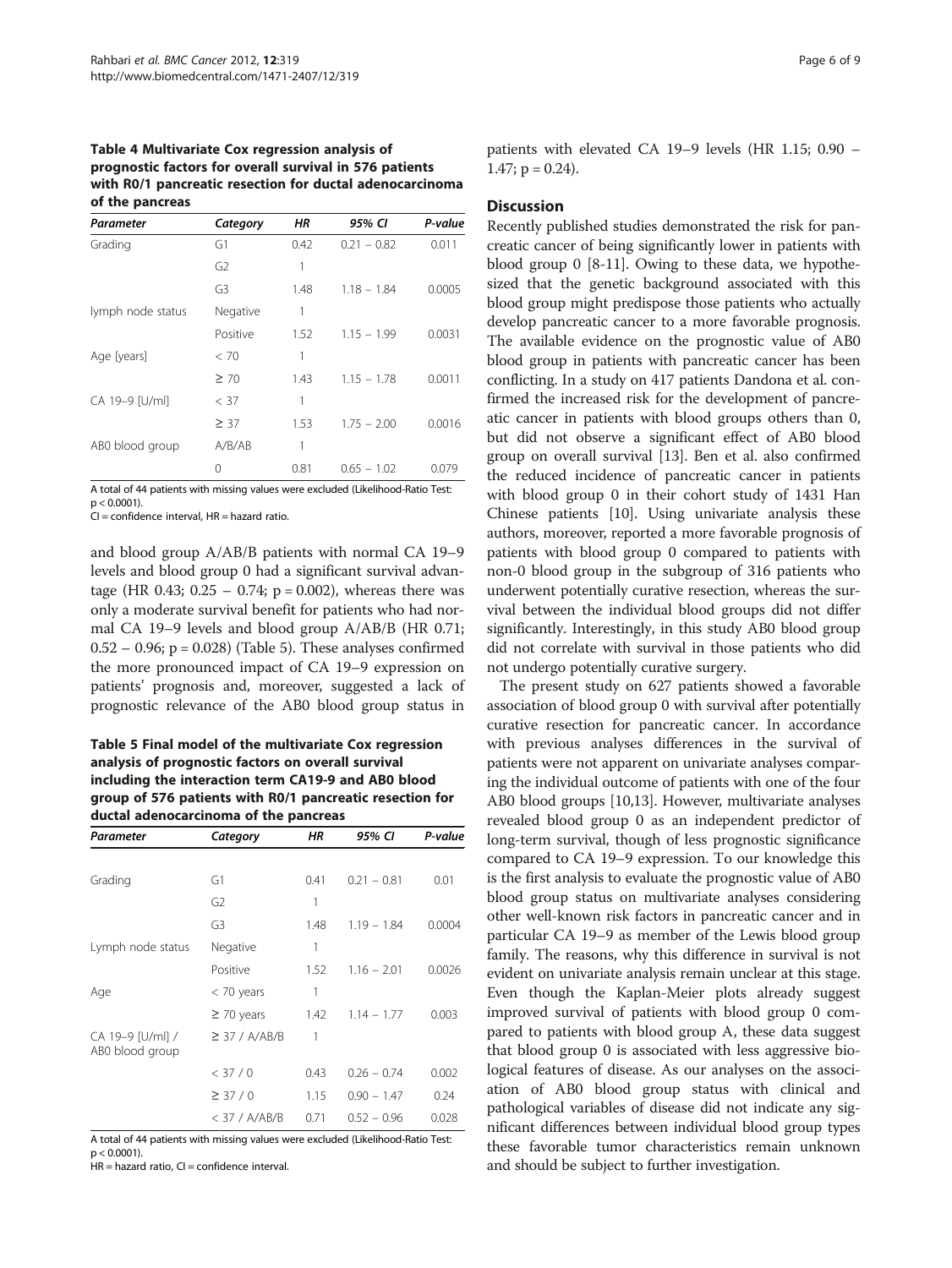<span id="page-6-0"></span>The relationship between cell surface carbohydrate structures such as the AB0 and the Lewis blood group antigens and the biological behavior of tumors has been described previously [\[25,31](#page-7-0)]. While alterations of cellular adhesion, membrane signaling and cellular immune responses may play an important role, the exact mechanisms by which the expression of certain carbohydrate structures influence tumor progression remain incompletely understood. There is substantial evidence that tumor-promoting actions of CA19-9 (sLe<sup>a</sup>) are linked to its role as a ligand for the selectin family and thus to the ability of tumor cells to adhere to endothelial cells [[32,33\]](#page-7-0). Preclinical studies showed that the expression of selectin ligands  $sLe^a$  and  $sLe^x$  on tumor cells was induced by hypoxia and increased the cellular adhesion of these selected clones to endothelial cells [\[34,35](#page-7-0)]. Subsequent in vivo studies demonstrated tumor angiogenesis to be significantly dependent upon E-selectin mediated cell adhesion of tumor cells expressing  $sLe^a$  and  $sLe^x$  to endothelial cells [\[36\]](#page-7-0). Furthermore, the adhesion of tumor cells via sLe<sup>a</sup> and sLe<sup>x</sup> to vascular endothelial cells may facilitate hematogenous metastasis [\[33\]](#page-7-0). Although several studies have demonstrated a prognostic value for the AB0 blood group antigens in various malignancies, the results of these studies are inconsistent suggesting that the biological role of ABH antigens may be diseasespecific [\[37](#page-7-0)-[40\]](#page-7-0). Experimental data on murine colon cancer cells suggest the expression of blood group antigens A and B to mediate the resistance to apoptosis which may facilitate the escape from immune surveillance [[41\]](#page-7-0).

As recently demonstrated, AB0 blood group status is, moreover, associated with serum levels of soluble intercellular adhesion molecule-1 (sICAM-1) [\[42](#page-7-0)], which is a member of the immunoglobulin superfamily of adhesion receptors and the soluble from of intercellular adhesion molecule-1 (sICAM-1) [[43\]](#page-7-0). SICAM-1 is capable of inhibiting lymphocyte attachment to endothelial cells by binding to the ICAM ligands on circulating cells [[44](#page-7-0)]. Levels of sICAM-1 are significantly decreased in patients with blood groups A and B (in particular blood group A) compared to patients with blood group 0 [\[42\]](#page-7-0). Decreased serum concentrations of sICAM have been implicated with various diseases, possibly via enhanced adhesion of leucocytes to endothelial surfaces and, by this, increased inflammatory conditions that in turn may promote tumor development and progression [\[45,46\]](#page-8-0). As some cancer calls use similar mechanisms for adhesion to endothelial cells and subsequent metastasis formation [[47,48](#page-8-0)], the decreased sICAM levels in patients with non-0 blood groups may also promote metastatic spread of tumors. This may indeed help to explain the finding of our study showing blood group 0 to be associated with a favorable prognosis primarily in pancreatic cancer patients

with normal CA19-9 levels. One might speculate that in patients with elevated CA19-9 levels tumor cell adhesion to endothelial cells is primarily mediated via sLe<sup>a</sup> and E-selectin, whereas in patients with normal CA19-9 levels ICAM-mediated adhesion may compensate for the lack of sLe<sup>a</sup>. In the latter patients the interference of blood group 0 and the associated increased sICAM levels on endothelial cell adhesion of tumor cells may therefore become clinically relevant. However, further studies are required to investigate the molecular mechanisms by which AB0 blood group influences the course of disease in patients with pancreatic cancer.

# Conclusion

In conclusion, the results of the present analysis suggest a favorable influence of blood group 0 on survival of patients undergoing potentially curative resection for pancreatic cancer. To our knowledge, this study represents the largest analysis of the prognostic value of AB0 blood group status in patients with resected pancreatic cancer published so far and the first to utilize multivariate analyses considering other well-known prognosticators. While preoperative CA 19–9 expression was shown to be of stronger prognostic relevance, our findings of an independent and additional prognostic value of AB0 blood group status suggest that the prognostic influence of both blood group antigen families is mediated via distinct molecular mechanisms. Together with data showing the association of AB0 blood group status for development of pancreatic cancer, our results corroborate the significance of ABO blood group antigens for disease progression in pancreatic cancer. Subsequent studies are required to elucidate the underlying molecular mechanisms.

#### Competing interests

The authors declare that they have no competing interests.

#### Authors' contributions

This study was designed by NNR, UB and JW. The article was written by NNR and UB. NNR, UB, AL, JK and MK were involved in data acquisition. UH performed the statistical analyses. UH, AL, JK, MK and MWB critically revised the manuscript. All authors have read and approved the manuscript.

#### Author details

<sup>1</sup>Department of General, Visceral and Transplant Surgery, University of Heidelberg, Im Neuenheimer Feld, Heidelberg 110 69120, Germany. <sup>2</sup>Institute for Clinical Transfusion Medicine and Cell Therapy Heidelberg, University of Heidelberg, Heidelberg, Germany.

#### Received: 25 February 2012 Accepted: 19 July 2012 Published: 28 July 2012

#### References

- 1. Jemal A, Siegel R, Xu J, Ward E: Cancer statistics, 2010. CA Cancer J Clin 2010, 60(5):277–300.
- 2. Hezel AF, Kimmelman AC, Stanger BZ, Bardeesy N, Depinho RA: Genetics and biology of pancreatic ductal adenocarcinoma. Genes Dev 2006, 20(10):1218–1249.
- 3. Marcus DM: The ABO and Lewis blood-group system. Immunochemistry, genetics and relation to human disease. N Engl J Med 1969, 280(18):994–1006.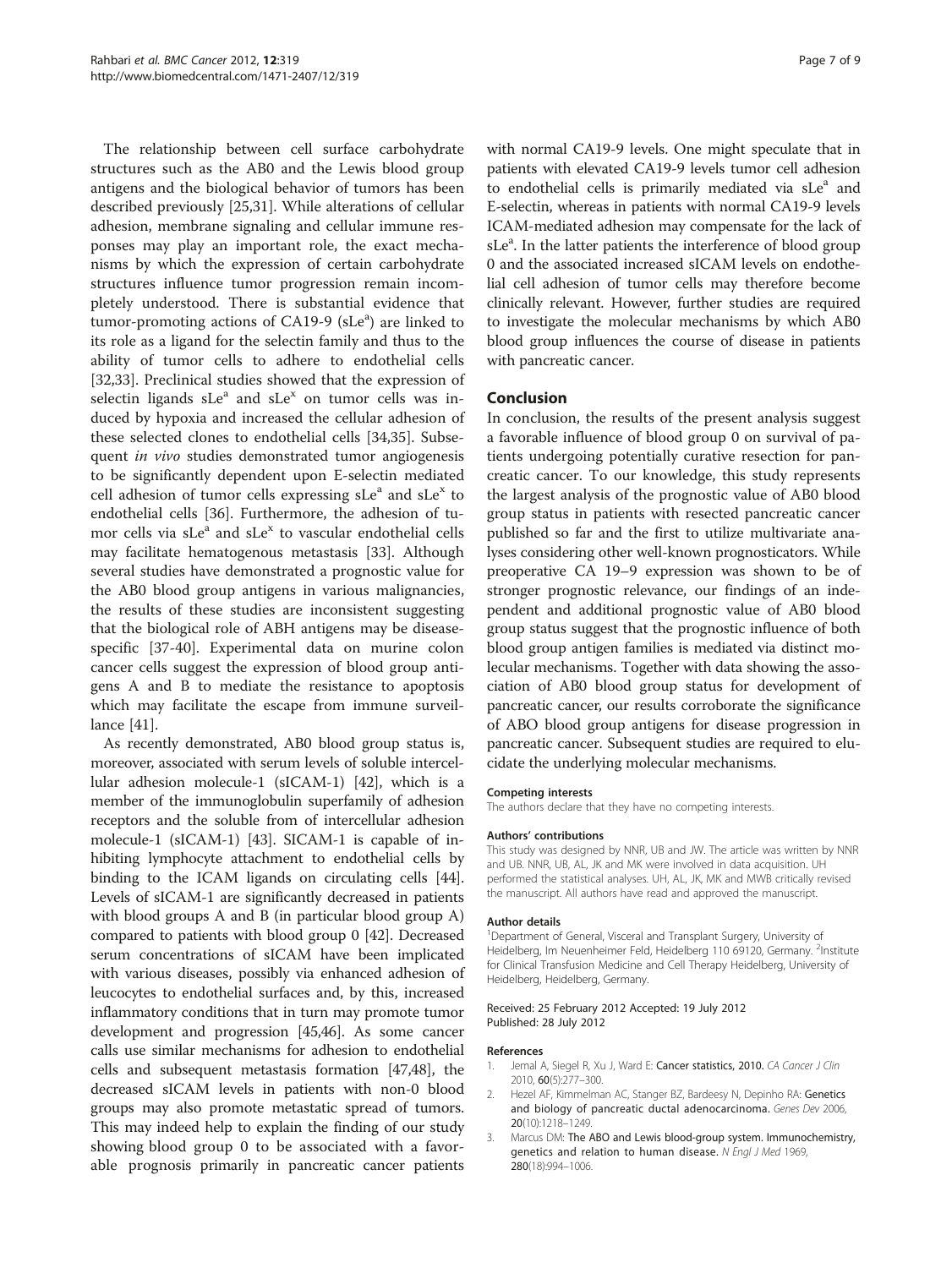- <span id="page-7-0"></span>4. Vogel F: Controversy in human genetics. ABO blood groups and disease. Am J Hum Genet 1970, 22(4):464–475.
- 5. Annese V, Minervini M, Gabbrielli A, Gambassi G, Manna R: ABO blood groups and cancer of the pancreas. Int J Pancreatol Off J Int Assoc Pancreatol 1990, 6(2):81–88.
- 6. Newell GR, Gordon JE, Monlezun AP, Horwitz JS: ABO blood groups and cancer. J Natl Cancer Inst 1974, 52(5):1425–1430.
- 7. Amundadottir L, Kraft P, Stolzenberg-Solomon RZ, Fuchs CS, Petersen GM, Arslan AA, Bueno-de-Mesquita HB, Gross M, Helzlsouer K, Jacobs EJ, et al: Genome-wide association study identifies variants in the ABO locus associated with susceptibility to pancreatic cancer. Nat Genet 2009, 41(9):986–990.
- 8. Wolpin BM, Chan AT, Hartge P, Chanock SJ, Kraft P, Hunter DJ, Giovannucci EL, Fuchs CS: ABO blood group and the risk of pancreatic cancer. J Natl Cancer Inst 2009, 101(6):424–431.
- 9. Wolpin BM, Kraft P, Gross M, Helzlsouer K, Bueno-de-Mesquita HB, Steplowski E, Stolzenberg-Solomon RZ, Arslan AA, Jacobs EJ, Lacroix A, et al: Pancreatic cancer risk and ABO blood group alleles: results from the pancreatic cancer cohort consortium. Cancer Res 2010, 70(3):1015–1023.
- 10. Ben Q, Wang K, Yuan Y, Li Z: Pancreatic cancer incidence and outcome in relation to ABO blood groups among Han Chinese patients: a case–control study. Int J Cancer 2011, 128(5):1179-86.
- 11. Nakao M, Matsuo K, Hosono S, Ogata S, Ito H, Watanabe M, Mizuno N, Iida S, Sato S, Yatabe Y, et al: ABO blood group alleles and the risk of pancreatic cancer in a Japanese population. Cancer Sci 2011, 102(5):1076–1080.
- 12. Gong Y, Yang YS, Zhang XM, Su M, Wang J, Han JD, Guo MZ: ABO blood type, diabetes and risk of gastrointestinal cancer in northern China. World J Gastroenterol: WJG 2012, 18(6):563–569.
- 13. Dandona M, Gao F, Linehan DC, Wang-Gillam A: Re: ABO blood group and the risk of pancreatic cancer. J Natl Cancer Inst 2010, 102(2):135-137.
- 14. Ferrone CR, Finkelstein DM, Thayer SP, Muzikansky A, Fernandez-delCastillo C, Warshaw AL: Perioperative CA19-9 levels can predict stage and survival in patients with resectable pancreatic adenocarcinoma. J Clin Oncol Off J Am Soc Clin Oncol 2006, 24(18):2897–2902.
- 15. Berger AC, Meszoely IM, Ross EA, Watson JC, Hoffman JP: Undetectable preoperative levels of serum CA 19–9 correlate with improved survival for patients with resectable pancreatic adenocarcinoma. Ann Surg Oncol 2004, 11(7):644–649.
- 16. Berger AC, Garcia M, Hoffman JP, Regine WF, Abrams RA, Safran H, Konski A, Benson AB, MacDonald J, Willett CG: Postresection CA 19–9 predicts overall survival in patients with pancreatic cancer treated with adjuvant chemoradiation: a prospective validation by RTOG 9704. J Clin Oncol Off J Am Soc Clin Oncol 2008, 26(36):5918–5922.
- 17. Hess V, Glimelius B, Grawe P, Dietrich D, Bodoky G, Ruhstaller T, Bajetta E, Saletti P, Figer A, Scheithauer W, et al: CA 19-9 tumour-marker response to chemotherapy in patients with advanced pancreatic cancer enrolled in a randomised controlled trial. Lancet Oncol 2008, 9(2):132–138.
- 18. Wasan HS, Springett GM, Chodkiewicz C, Wong R, Maurel J, Barone C, Rosbrook B, Ricart AD, Kim S, Spano JP: CA 19–9 as a biomarker in advanced pancreatic cancer patients randomised to gemcitabine plus axitinib or gemcitabine alone. Br J Cancer Suppl 2009, 101(7):1162-1167.
- 19. Koprowski H, Steplewski Z, Mitchell K, Herlyn M, Herlyn D, Fuhrer P: Colorectal carcinoma antigens detected by hybridoma antibodies. Somat Cell Genet 1979, 5(6):957–971.
- 20. Magnani JL, Brockhaus M, Smith DF, Ginsburg V, Blaszczyk M, Mitchell KF, Steplewski Z, Koprowski H: A monosialoganglioside is a monoclonal antibody-defined antigen of colon carcinoma. Science (New York, NY) 1981, 212(4490):55–56.
- 21. Del Villano BC, Brennan S, Brock P, Bucher C, Liu V, McClure M, Rake B, Space S, Westrick B, Schoemaker H, et al: Radioimmunometric assay for a monoclonal antibody-defined tumor marker, CA 19-9. Clin Chem 1983, 29(3):549–552.
- 22. Haglund C, Roberts PJ, Kuusela P, Scheinin TM, M√§kel√§ O, Jalanko H: Evaluation of CA 19–9 as a serum tumour marker in pancreatic cancer. Br J Cancer Suppl 1986, 53(2):197–202.
- 23. Jalanko H, Kuusela P, Roberts P, Sipponen P, Haglund CA, M√§kel√§ O: Comparison of a new tumour marker, CA 19–9, with alpha-fetoprotein and carcinoembryonic antigen in patients with upper gastrointestinal diseases. J Clin Pathol 1984, 37(2):218–222.
- 24. Li D, Xie K, Wolff R, Abbruzzese JL: Pancreatic cancer. Lancet 2004, 363(9414):1049–1057.
- 25. Hakomori S: Antigen structure and genetic basis of histo-blood groups A, B and O: their changes associated with human cancer. Biochimica Et Biophysica Acta 1999, 1473(1):247–266.
- 26. Le Pendu J, Marionneau S, Cailleau-Thomas A, Rocher J, Le Moullac-Vaidye B, Cl√©ment M: ABH and Lewis histo-blood group antigens in cancer. APMIS: Acta Pathologica, Microbiologica, Et Immunologica Scandinavica 2001,  $109(1) \cdot 9 - 31$
- 27. Weitz J, Rahbari N, Koch M, B√°chler MW: The "artery first" approach for resection of pancreatic head cancer. J Am Coll Surg 2010,  $210(2)$ :e1-4
- 28. Jr W, Kienle P, Schmidt J, Friess H, Büchler MW: Portal vein resection for advanced pancreatic head cancer. J Am Coll Surg 2007, 204(4):712–716.
- 29. Rahbari NN, Mollberg N, Koch M, Neoptolemos JP, Weitz J, B√ºchler MW: Surgical resection for pancreatic cancer. In Pancreatic Cancer, edn. Berlin: Springer; 2010:971–976.
- 30. Esposito I, Kleeff J, Bergmann F, Reiser C, Herpel E, Friess H, Schirmacher P, B√ºchler MW: Most pancreatic cancer resections are R1 resections. Ann Surg Oncol 2008, 15(6):1651–1660.
- 31. Dabelsteen E: Cell surface carbohydrates as prognostic markers in human carcinomas. The Journal of Pathology 1996, 179(4):358–369.
- 32. Krause T, Turner GA: Are selectins involved in metastasis? Clin Exp Metastasis 1999, 17(3):183–192.
- 33. Kannagi R, Izawa M, Koike T, Miyazaki K, Kimura N: Carbohydrate-mediated cell adhesion in cancer metastasis and angiogenesis. Cancer Sci 2004, 95(5):377–384.
- 34. Koike T, Kimura N, Miyazaki K, Yabuta T, Kumamoto K, Takenoshita S, Chen J, Kobayashi M, Hosokawa M, Taniguchi A, et al: Hypoxia induces adhesion molecules on cancer cells: a missing link between Warburg effect and induction of selectin-ligand carbohydrates. Proceedings of the National Academy of Sciences of the United States of America 2004, 101(21):8132–8137.
- 35. Takada A, Ohmori K, Yoneda T, Tsuyuoka K, Hasegawa A, Kiso M, Kannagi R: Contribution of carbohydrate antigens sialyl Lewis A and sialyl Lewis X to adhesion of human cancer cells to vascular endothelium. Cancer Res 1993, 53(2):354–361.
- 36. Tei K, Kawakami-Kimura N, Taguchi O, Kumamoto K, Higashiyama S, Taniguchi N, Toda K, Kawata R, Hisa Y, Kannagi R: Roles of cell adhesion molecules in tumor angiogenesis induced by cotransplantation of cancer and endothelial cells to nude rats. Cancer Res 2002, 62(21):6289–6296.
- 37. Holdsworth PJ, Thorogood J, Benson EA, Clayden AD: Blood group as a prognostic indicator in breast cancer. Br Med J (Clinical Research Ed) 1985, 290(6469):671–673.
- 38. Wolf GT, Carey TE, Schmaltz SP, McClatchey KD, Poore J, Glaser L, Hayashida DJ, Hsu S: Altered antigen expression predicts outcome in squamous cell carcinoma of the head and neck. J Natl Cancer Inst 1990, 82(19):1566–1572.
- 39. Nakagoe T, Nanashima A, Sawai T, Tuji T, Ohbatake M, Jibiki M, Yamaguchi H, Yasutake T, Ayabe H, Matuo T, et al: Expression of blood group antigens A, B and H in carcinoma tissue correlates with a poor prognosis for colorectal cancer patients. J Cancer Res Clin Oncol 2000, 126(7):375–382.
- 40. Nakagoe T, Fukushima K, Itoyanagi N, Ikuta Y, Oka T, Nagayasu T, Ayabe H, Hara S, Ishikawa H, Minami H: Expression of ABH/Lewis-related antigens as prognostic factors in patients with breast cancer. J Cancer Res Clin Oncol 2002, 128(5):257–264.
- 41. Sv M, Le Moullac-Vaidye B, Le Pendu J: Expression of histo-blood group A antigen increases resistance to apoptosis and facilitates escape from immune control of rat colon carcinoma cells. Glycobiology 2002, 12(12):851–856.
- 42. Paré G, Chasman DI, Kellogg M, Zee RYL, Rifai N, Badola S, Miletich JP, Ridker PM: Novel association of ABO histo-blood group antigen with soluble ICAM-1: results of a genome-wide association study of 6,578 women. PLoS Genet 2008, 4(7):e1000118.
- 43. Witkowska AM, Borawska MH: Soluble intercellular adhesion molecule-1 (sICAM-1): an overview. Eur Cytokine Netw 2004, 15(2):91–98.
- 44. Rieckmann P, Michel U, Albrecht M, Bráck W, Wöckel L, Felgenhauer K: Soluble forms of intercellular adhesion molecule-1 (ICAM-1) block lymphocyte attachment to cerebral endothelial cells. J Neuroimmunol 1995, 60(1–2):9–15.